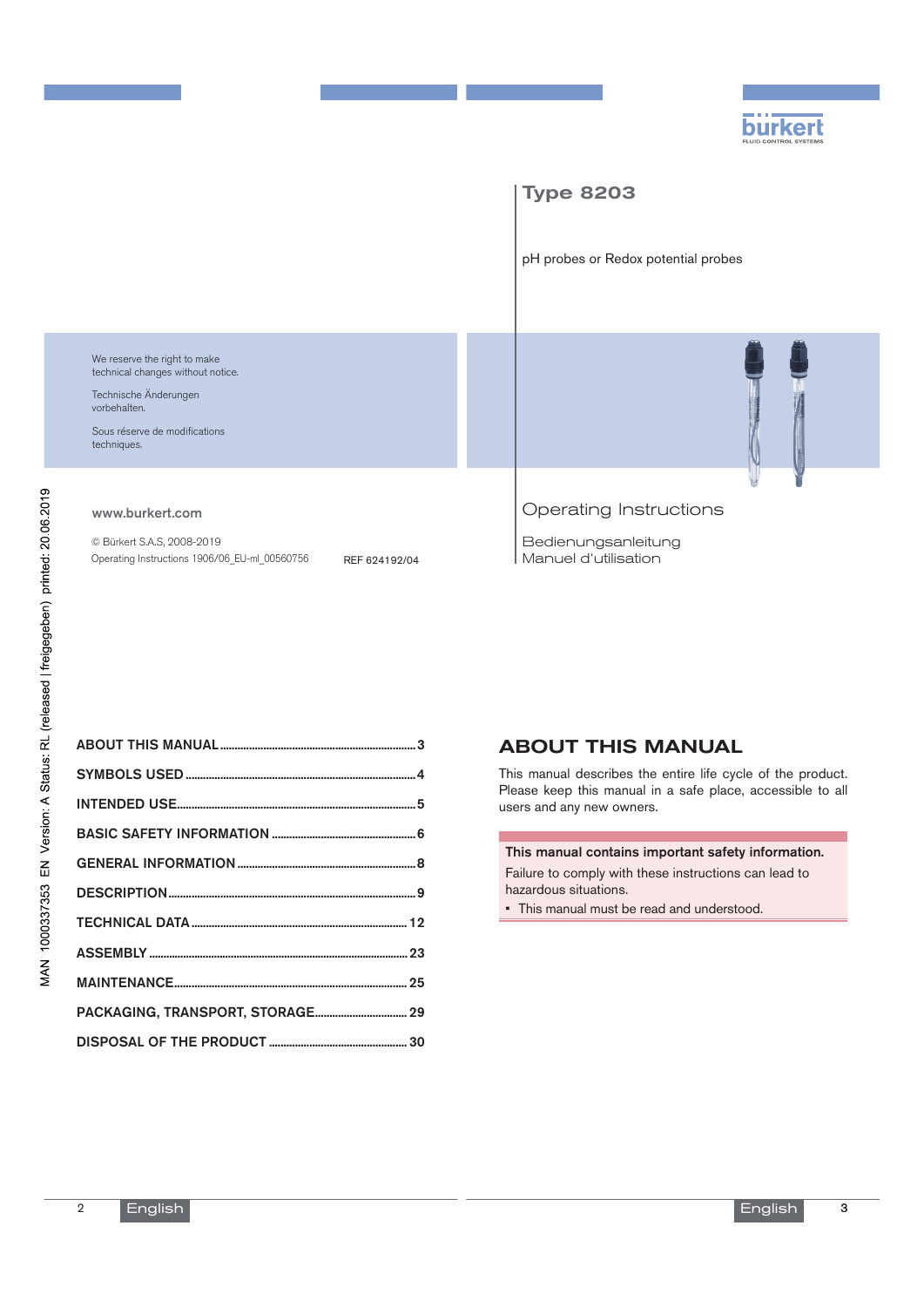# Symbols used

The following symbols are used in this manual:

# **DANGER**

#### Warns you against an imminent danger.

• Failure to observe this warning can result in death or in serious injury.

# **Warning**

Warns you against a potentially dangerous situation.

Failure to observe this warning can result in serious injury or even death.

# **CAUTION**

#### Warns you against a possible risk.

• Failure to observe this warning can result in substantial or minor injuries.

#### **Note**

#### Warns you against material damage.

advice or important recommendations for your safety and for the correct operation of the product.

 $\rightarrow$  indicates a procedure to be carried out.

English

# Intended use

#### Use of the pH/Redox probe type 8203 that does not comply with the instructions could present risks to people, nearby installations and the environment.

- The probe is used to measure:
	- the pH in clean liquids or liquids containing solids, sulphides or proteins.
	- or the oxidation reduction potential in clean liquids or liquids containing solids, sulphides or proteins which may present low conductivity.
- This product must be used in compliance with the characteristics and commissioning and use conditions specified in the contractual documents and in the user manual.
- Requirements for safe and proper operation are proper transport, storage and installation as well as careful operation and maintenance.
- Only use the product as intended.

5

MAN 1000337353 EN Version: A Status: RL (released | freigegeben) printed: 20.06.2019

4

# **Restraints**

Observe any existing restraints when the product is exported.

# Foreseeable misuse

- Do not use the pH / Redox probes in an explosive atmosphere.
- Do not use fluid that is incompatible with the materials of which the probe is made.

# Basic safety information

This safety information does not take into account:

- any contingencies or occurences that may arise during assembly, use and maintenance of the devices.
- the local safety regulations that the operator must ensure the staff in charge of assembly observe.

Danger due to high pressure in the installation. Danger due to high temperatures of the fluid. Danger due to the nature of the fluid.



### Various dangerous situations

To avoid injury take care to:

- prevent any power supply switch on.
- carry out the installation and maintenance work by qualified and skilled staff with the appropriate tools.
- use the device only if in perfect working order and in compliance with the instructions provided in the user manual.
- observe the general technical rules during the planning and use of the device.

### **Note**

#### Chemical compatibility of materials in contact with the fluid.

• Systematically check the chemical compatibility of the component materials of the probe and the fluids likely to come into contact with it (for example: alcohols, strong or concentrated acids, aldehydes, alkaline compounds, esters, aliphatic compounds, ketones, halogenated aromatics or hydrocarbons, oxidants and chlorinated agents).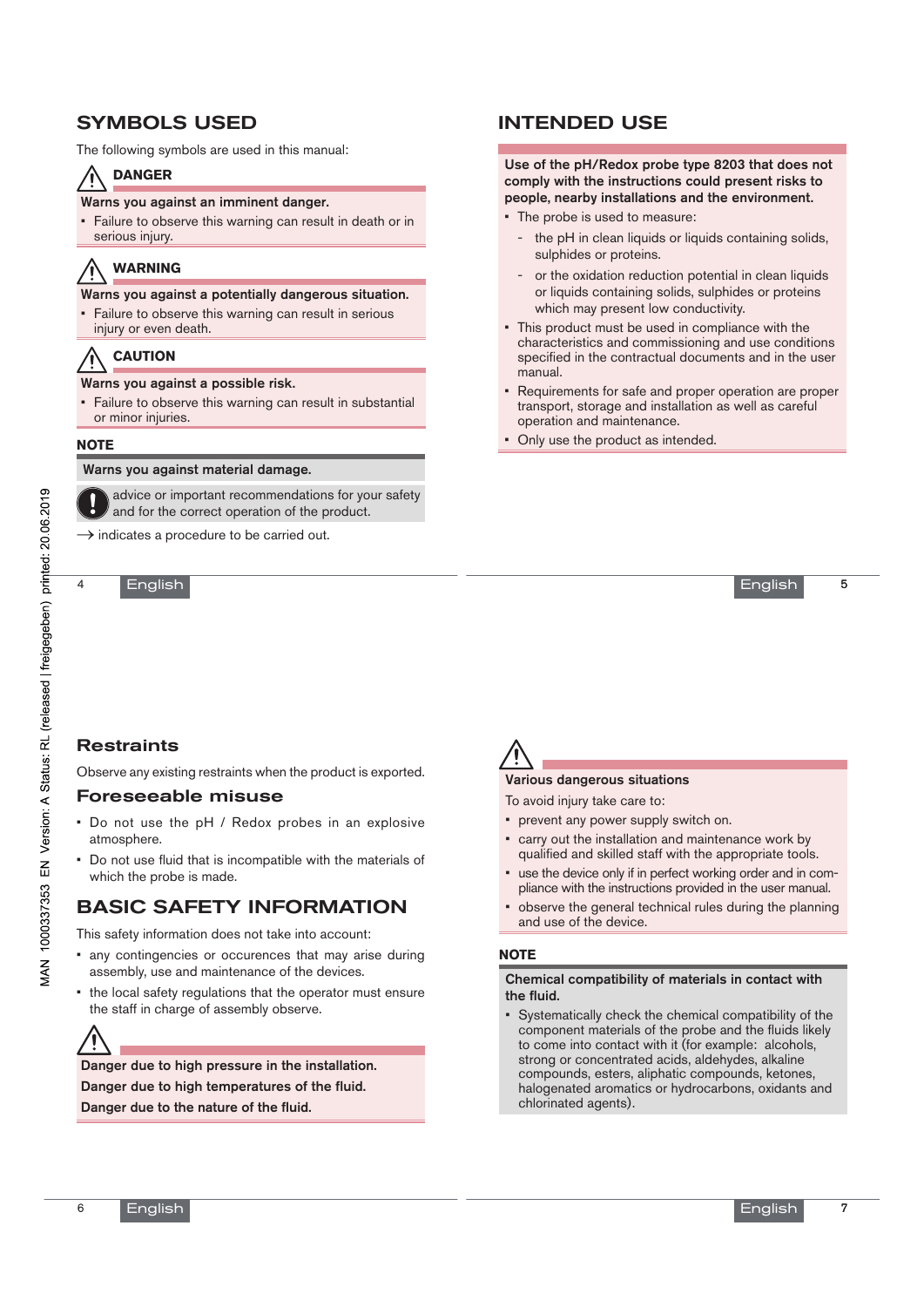# general information

# **Contact**

The addresses of our international branches can be found on the last pages of this manual.

Also on the internet, at:

www.burkert.com

### Warranty conditions

The condition to benefit from the warranty is the conforming use of the pH/Redox probe in observance of the specified conditions of operating.

# Information on the internet

You can find the user manual and technical data sheet regarding type 8203 at:

www.burkert.com

# **DESCRIPTION**

# Sphere of application

The pH/Redox probe is used to measure:

- the pH in clean liquids or liquids containing solids, sulphides or proteins.
- or the oxidation reduction potential in clean liquids or liquids containing solids, sulphides or proteins which may present low conductivity.

## General description

- The pH probe is a glass membrane with variable selectivity according to the pH. When the pH probe is immersed in a solution, a difference in potential is formed, due to the hydrogen ions  $(H<sup>+</sup>)$ , between the glass membrane and the solution. This difference in potential, measured in relation to a reference electrode, is directly proportional to the pH value (59.16 mV per pH unit at 25°C).
- When a Redox probe is immersed in a solution, an exchange of electrons occurs between the oxidised form and the reduced form of an electrolyte. The resulting voltage is the oxidation reduction potential.

English

9

8

# English



# Versions available

| Probe                                            | <b>Order code</b> |
|--------------------------------------------------|-------------------|
| pH probe, FLATRODE pH, 120 mm                    | 561025            |
| pH probe, LOGOTRODE pH, 120 mm                   | 427114            |
| pH probe, UNITRODE PLUS pH,<br>$120 \text{ mm}$  | 560376            |
| pH probe, CERATRODE pH, 120 mm                   | 418319            |
| pH probe, PLASTRODE pH, 120 mm                   | 560377            |
| pH probe, FERMTRODE VP pH,<br>$120$ mm           | 561727            |
| Redox probe, FLATRODE Redox,<br>120 mm           | 561027            |
| Redox probe, LOGOTRODE Redox,<br>120 mm          | 560379            |
| Redox probe, UNITRODE Redox,<br>$120 \text{ mm}$ | 560378            |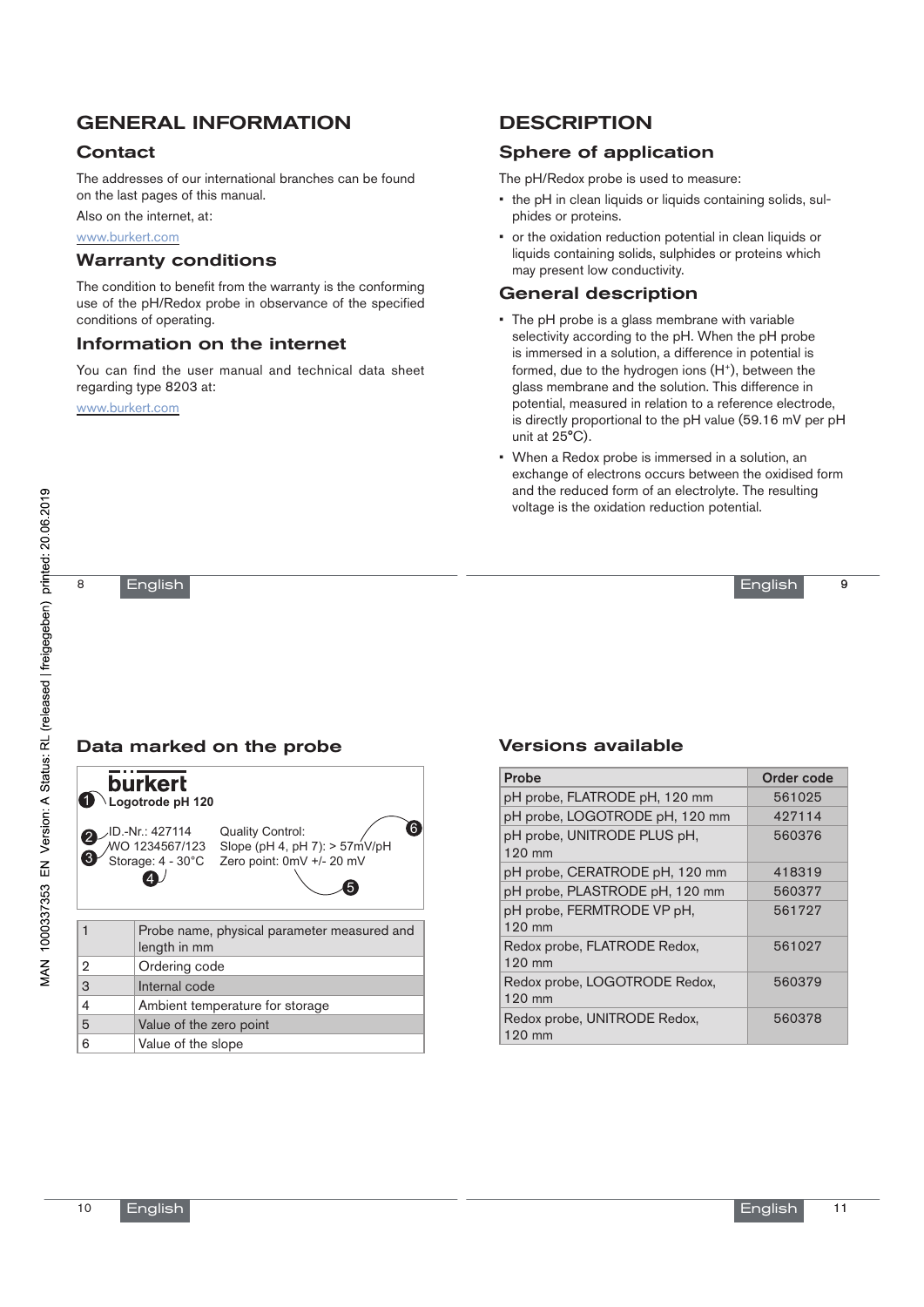# **TECHNICAL DATA**

### Conformity to the pressure equipment directive

- $\rightarrow$  Make sure that the product materials are compatible with the fluid.
- $\rightarrow$  Make sure that the pipe DN is adapted for the probe.

The probe conforms to Article 4, Paragraph 1 of the Pressure Equipment Directive 2014/68/EU under the following conditions:

• Probe used on a pipe (PS = maximum admissible pressure; DN = nominal dimension of the pipe)

| <b>Type of fluid</b>                          | Conditions               |
|-----------------------------------------------|--------------------------|
| Fluid group 1, Article 4,<br>Paragraph 1.c.i  | DN < 25                  |
| Fluid group 2, Article 4,<br>Paragraph 1.c.i  | DN < 32                  |
|                                               | or $PSxDN \leq 1000$ bar |
| Fluid group 1, Article 4,<br>Paragraph 1.c.ii | DN < 25                  |
|                                               | or $PSxDN \leq 2000$ bar |
| Fluid group 2, Article 4,<br>Paragraph 1.c.ii | DN < 200                 |
|                                               | or $PS \leq 10$ bar      |
|                                               | or $PSxDN \le 5000$ bar  |

• Probe used on a vessel (PS = maximum admissible pressure; V = vessel volume)

| <b>Type of fluid</b>                          | <b>Conditions</b>                    |
|-----------------------------------------------|--------------------------------------|
| Fluid group 1, Article 4,<br>Paragraph 1.a.i  | $V > 1$ L and PSxV $\leq$ 25 bar. L  |
|                                               | OR                                   |
|                                               | $PS \leq 200$ bar                    |
| Fluid group 2, Article 4,<br>Paragraph 1.a.i  | V $>$ 1 L and PSxV $\leq$ 50 bar. L  |
|                                               | ΟR                                   |
|                                               | $PS \leq 1000$ bar                   |
| Fluid group 1, Article 4,<br>Paragraph 1.a.ii | $V > 1$ L and PSxV $\leq$ 200 bar. L |
|                                               | OR                                   |
|                                               | $PS \leq 500$ bar                    |
| Fluid group 2, Article 4,<br>Paragraph 1.a.ii | $PS > 10$ bar and                    |
|                                               | $PSxV \leq 10000$ bar.L              |
|                                               | OR                                   |
|                                               | $PS \leq 1000$ bar                   |

**English** 

13

12

# Common probe-data

English

- pH or Redox probe, combined
- 120 mm long with head PG 13.5
- without temperature probe

### Individual probe-data

### FLATRODE pH

| • Type of fluid                      |   | • contaminated                                                 |
|--------------------------------------|---|----------------------------------------------------------------|
| • Measurement range                  |   | $\cdot$ 014 pH                                                 |
| • Fluid pressure                     |   | $\cdot$ 06 bar                                                 |
| • Fluid temperature                  |   | " 0…+80 °C                                                     |
| • Ambient temperature                |   | $\bullet$ 0+60 °C (operation),<br>+4+30 °C (storage)           |
| • Minimum conductivity               |   | $\cdot$ 50 $\mu$ S/cm                                          |
| Max. pressure at max.<br>temperature |   | $-4bar$                                                        |
| • Number and type of dia-<br>phragms |   | • 1, annular and cen-<br>tered, in High Density<br>Polyethylen |
| Reference electrolyte                |   | • acrylamide gel                                               |
| Electrical connection                | ٠ | S7/S8                                                          |

| <b>LOGOTRODE pH</b>                    |                                                        |
|----------------------------------------|--------------------------------------------------------|
| • Type of fluid                        | • clean                                                |
| • Measurement range                    | $\cdot$ 014 pH                                         |
| Fluid pressure<br>٠                    | • 06 bar                                               |
| Fluid temperature<br>٠                 | $-10+60 °C$                                            |
| • Ambient temperature                  | $\bullet$ 0+60 °C (operation),<br>$+4+30$ °C (storage) |
| • Minimum conductivity                 | $\cdot$ 2 µS/cm                                        |
| • Max. pressure at max.<br>temperature | 6 bar<br>٠                                             |
| • Number and type of<br>diaphragms     | $\bullet$ 1 "single pore <sup>TM"</sup>                |
| Reference electrolyte<br>۰.            | • polymer                                              |
| • Electrical connection                | S7/S8<br>٠                                             |

Logo and the photographs of the photographs of the photographs of the photographs of the photographs of the photographs of the photographs of the photographs of the photographs of the photographs of the photographs of the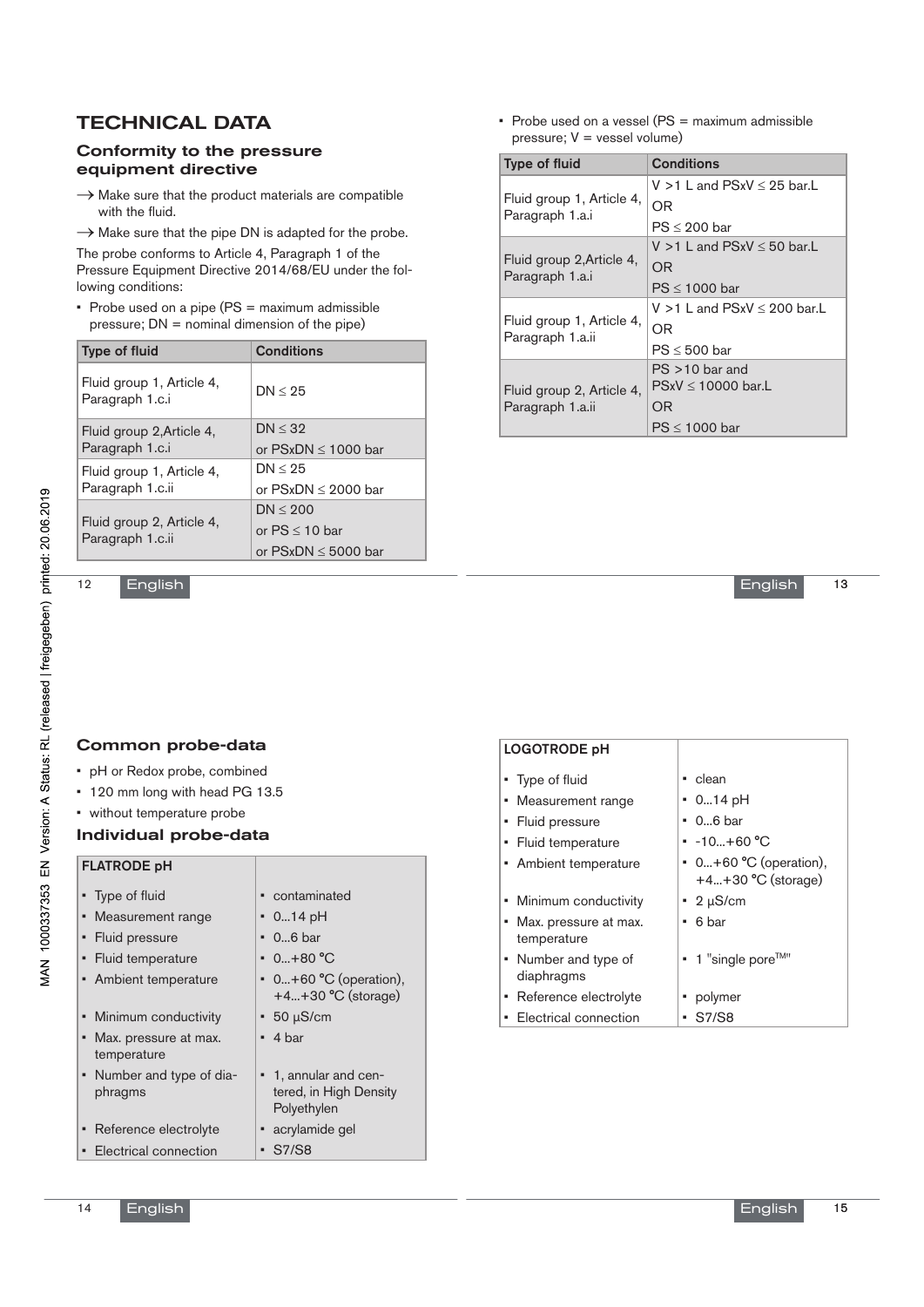| UNITRODE PLUS pH                          |                                                                                                                  |
|-------------------------------------------|------------------------------------------------------------------------------------------------------------------|
| • Type of fluid                           | contaminated or con-<br>٠<br>taining sulphides or<br>proteins                                                    |
| Measurement range<br>٠                    | ▪ 014 pH                                                                                                         |
| Fluid pressure<br>٠                       | • 016 bar if fluid tem-<br>perature $< 100$ °C,<br>010 bar if fluid tem-<br>perature between 100<br>and $130 °C$ |
| Fluid temperature                         | $\cdot$ 0+130 °C                                                                                                 |
| Ambient temperature                       | $0+60$ °C (operation),<br>٠<br>$+4+30$ °C (storage)                                                              |
| Minimum conductivity<br>٠                 | $\cdot$ 2 µS/cm                                                                                                  |
| Max. pressure at max.<br>٠<br>temperature | 6 bar<br>٠                                                                                                       |
| Number and type of<br>٠<br>diaphragms     | $\bullet$ 2 "single pore <sup>TM"</sup>                                                                          |
| Reference electrolyte<br>٠                | polymer                                                                                                          |
| Electrical connection<br>$\blacksquare$   | <b>S7/S8</b><br>$\blacksquare$                                                                                   |

# CERATRODE pH

| • Type of fluid                        | at high pressure, at high<br>flow rate                                                   |
|----------------------------------------|------------------------------------------------------------------------------------------|
| • Measurement range                    | $-014$ pH                                                                                |
| • Fluid pressure                       | $\bullet$ 016 bar<br>(max. 6 bar at $+130^{\circ}$ C,<br>max. 16 bar at $+25^{\circ}$ C) |
| • Fluid temperature                    | $\cdot$ 0+130 °C                                                                         |
| • Ambient temperature                  | $\bullet$ 0+60 °C (operation),<br>$+4+30$ °C (storage)                                   |
| • Minimum conductivity                 | $\cdot$ 50 $\mu$ S/cm                                                                    |
| • Max. pressure at max.<br>temperature | - 6 bar<br>٠                                                                             |
| • Number and type of<br>diaphragms     | • 3 in High Performance<br>ceramic                                                       |
| • Reference electrolyte                | • gel                                                                                    |
| • Electrical connection                | • S7/S8                                                                                  |

English

16

| <b>FERMTRODE pH VP</b>                 |                                                                               |
|----------------------------------------|-------------------------------------------------------------------------------|
| • Type of fluid                        | Fluids containing pro-<br>٠<br>teins, cells culture or<br>injection solutions |
| • Measurement range                    | 014 pH<br>٠                                                                   |
| • Fluid pressure                       | $\cdot$ 06 bar                                                                |
| • Fluid temperature                    | $\cdot$ 0+135 °C                                                              |
| • Ambient temperature                  | $0+60$ °C (operation),<br>٠<br>$+4+30$ °C (storage)                           |
| • Minimum conductivity                 | $\cdot$ 100 $\mu$ S/cm                                                        |
| • Max. pressure at max.<br>temperature | 6 bar<br>٠                                                                    |
| • Number and type of<br>diaphragms     | 1 in HP-COATRAMIC™<br>$\blacksquare$                                          |
| • Reference electrolyte                | Pressurized<br>٠<br>FOODLYTE™                                                 |
| • Electrical connection                | • Variopin 6.0                                                                |

| <b>PLASTRODE pH</b>                       |                                                |
|-------------------------------------------|------------------------------------------------|
| • Type of fluid                           | • drinking, aquarium or<br>swimming pool water |
| Measurement range<br>٠                    | $-014$ pH                                      |
| • Fluid pressure                          | ▪ 06 bar                                       |
| • Fluid temperature                       | $-10+40 °C$                                    |
| • Ambient temperature                     | • 0+60 °C (operation),<br>$+4+30$ °C (storage) |
| Minimum conductivity                      | $-50 \mu S/cm$                                 |
| Max. pressure at max.<br>٠<br>temperature | 6 bar<br>٠                                     |
| • Number and type of<br>diaphragms        | $\bullet$ 1 "single pore <sup>TM"</sup>        |
| • Reference electrolyte                   | polymer<br>٠                                   |
| Electrical connection                     | S7/S8<br>۰.                                    |

18

17

**English**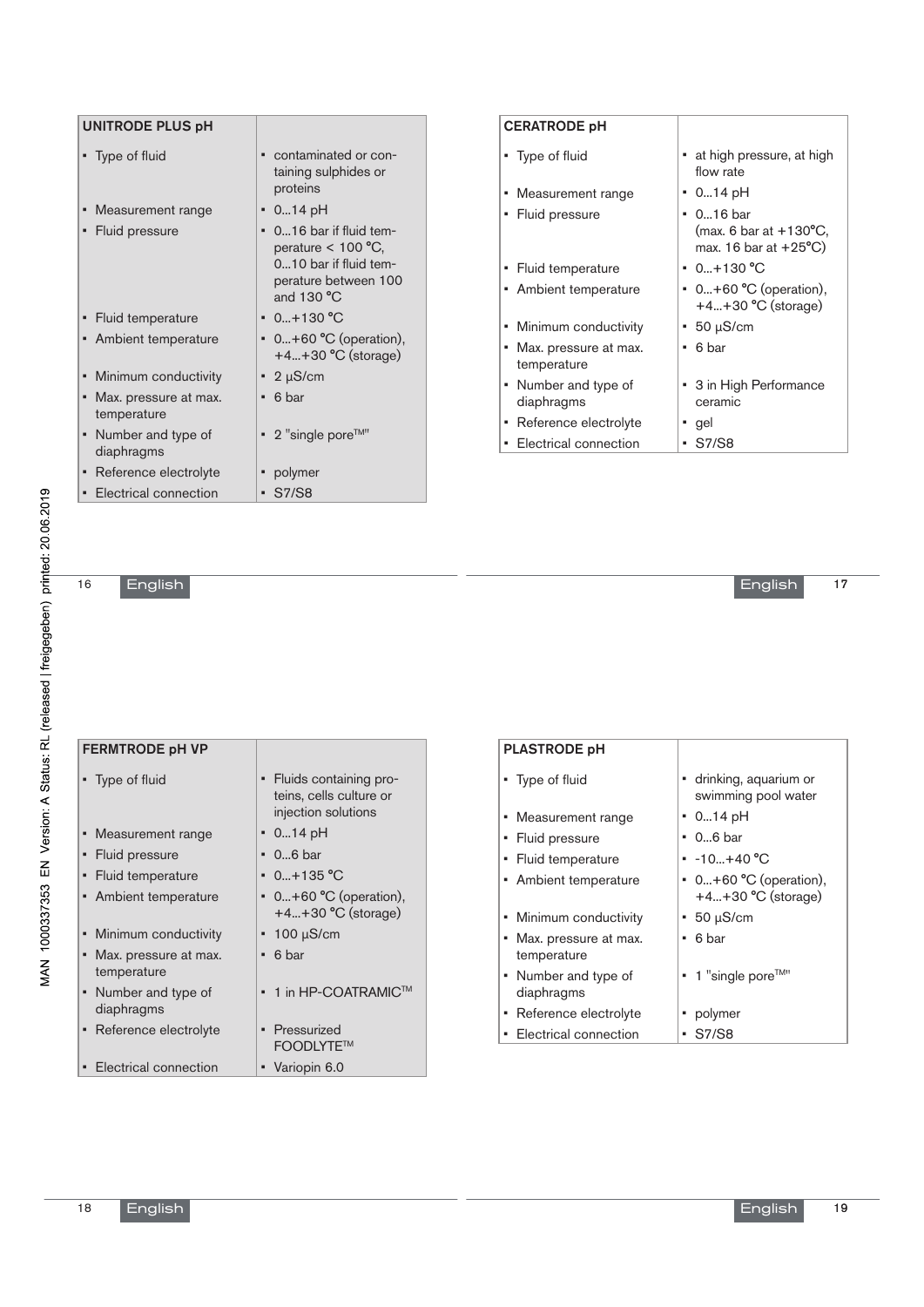| <b>FLATRODE</b> redox                   |                                   | <b>LOGOTRODE</b> redox                |                                         |
|-----------------------------------------|-----------------------------------|---------------------------------------|-----------------------------------------|
| • Type of fluid                         | • contaminated                    | • Type of fluid                       | • clean, with a low<br>conductivity     |
| • Measurement range<br>• Fluid pressure | $-2000+2000$ mV<br>$\cdot$ 06 bar | • Measurement range                   | $-2000+2000$ mV                         |
| • Fluid temperature                     | $0.0 + 80^{\circ}$ C              | • Fluid pressure                      | $\cdot$ 06 bar                          |
| • Ambient temperature                   | $\bullet$ 0+60 °C (operation),    | • Fluid temperature                   | $-10+60 °C$                             |
|                                         | $+4+30$ °C (storage)              | Ambient temperature<br>$\mathbf{u}$ . | $\bullet$ 0+60 °C (operation),          |
| • Minimum conductivity                  | $-50 \mu S/cm$                    |                                       | $+4+30$ °C (storage)                    |
| • Max. pressure at max.                 | $-4 bar$                          | • Minimum conductivity                | $\cdot$ 2 µS/cm                         |
| temperature                             |                                   | • Max. pressure at max.               | $-6bar$                                 |
| • Number and type of                    | • 1 double junction               | temperature                           |                                         |
| diaphragms                              |                                   | • Number and type of                  | $\bullet$ 1 "single pore <sup>TM"</sup> |
| • Reference electrolyte                 | • acrylamide gel                  | diaphragms                            |                                         |
| • Electrical connection                 | $\cdot$ S7/S8                     | • Reference electrolyte               | • polymer                               |
|                                         |                                   | Electrical connection<br>٠            | $\cdot$ S7/S8                           |

20

# English

| <b>UNITRODE PLUS redox</b>                |                                                                                         |
|-------------------------------------------|-----------------------------------------------------------------------------------------|
| • Type of fluid                           | • clean, contaminated,<br>with low conductivity,<br>containing sulphides or<br>proteins |
| Measurement range<br>٠                    | $-2000+2000$ mV                                                                         |
| Fluid pressure<br>٠                       | $\cdot$ 06 bar                                                                          |
| Fluid temperature<br>٠                    | $\cdot$ 0+130 °C                                                                        |
| • Ambient temperature                     | $\bullet$ 0+60 °C (operation),<br>$+4+30$ °C (storage)                                  |
| Minimum conductivity<br>٠                 | $\cdot$ 2 µS/cm                                                                         |
| Max. pressure at max.<br>٠<br>temperature | 6 bar<br>$\blacksquare$                                                                 |
| • Number and type of<br>diaphragms        | $\bullet$ 2 "single pore <sup>TM"</sup>                                                 |
| Reference electrolyte<br>٠                | polymer<br>Ξ                                                                            |
| • Electrical connection                   | S7/S8<br>٠                                                                              |

# **ASSEMBLY**

# Safety instructions



Risk of injury due to high pressure in the installation

• Stop the circulation of fluid and depressurize the pipes before loosening the fittings.

### Risk of injury due to electrical voltage

- Before starting work, make sure that you switch off the supply voltage and secure it to prevent restarting.
- Observe all applicable accident protection and safety guidelines for electrical equipment.

#### Risk of injury due to the nature of the fluid.

• Respect the regulations on accident prevention and safety relating to the use of aggressive fluids.

### Risk of injury due to high fluid temperatures.

• Use safety gloves to handle the device.

21

**English**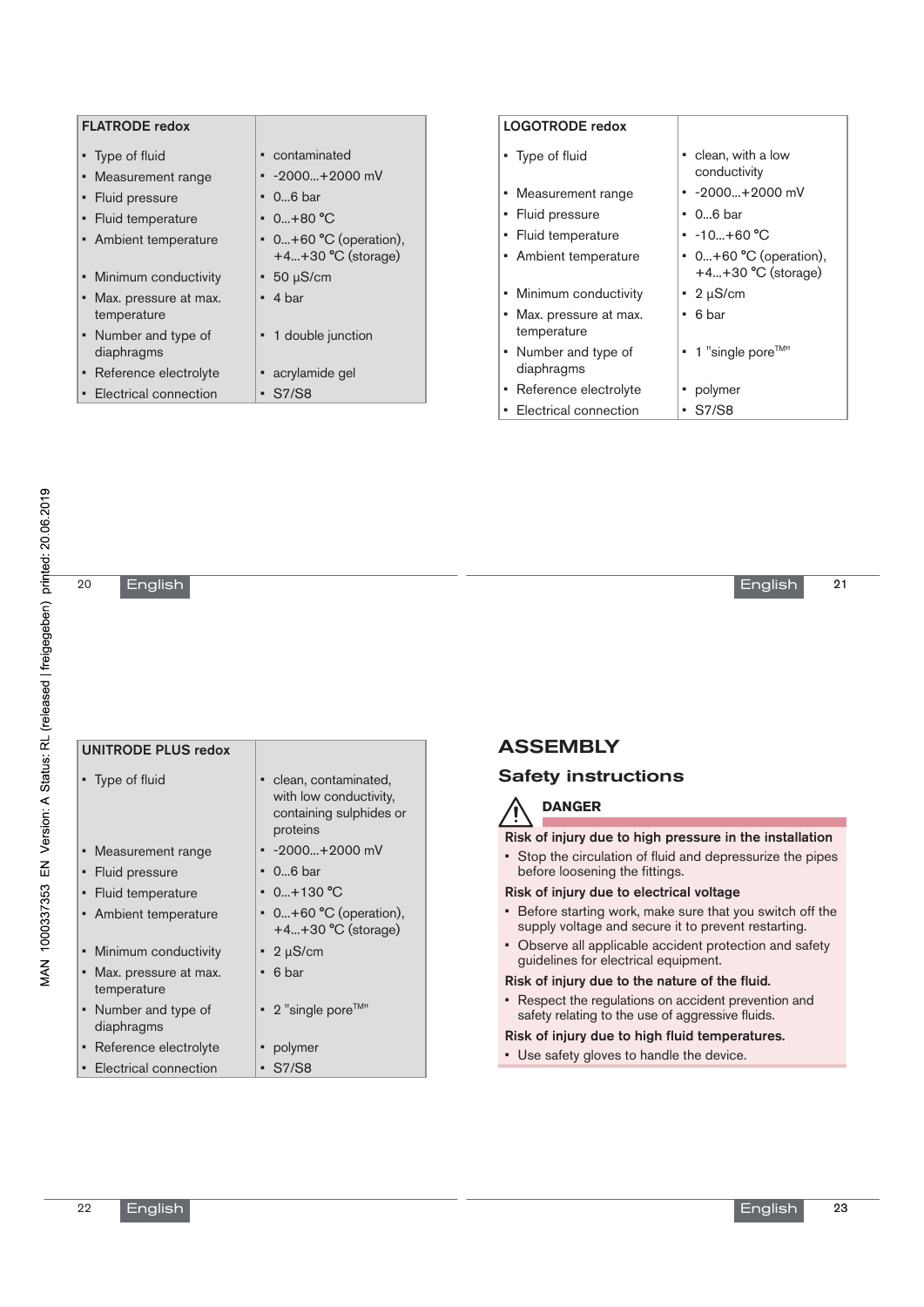# **warning**

Risk of injury due to non-conforming assembly.

• The device must only be assembled by qualified and skilled staff with the appropriate tools.

### Risk of injury due to unintentional switch on of power supply or uncontrolled restarting of the installation.

- Take appropriate measures to avoid unintentional activation of the installation.
- Guarantee a set or controlled restarting of the process subsequent to the assembly of the device.

# Fit the probe to a Bürkert transmitter or a probe armature

 $\rightarrow$  Refer to the user manual for the transmitter or the armature.

# maintenance



Risk of injury due to the nature of the cleaning or regeneration solution.

• Respect the prevailing rules on accident prevention and safety relating to the use of aggressive fluids.

### **NOTE**

### The device may be damaged.

• Dry the probe head with a duster before connecting the probe to the transmitter.

### **NOTE**

#### The process may be polluted by the cleaning solution.

After each cleaning operation, rinse the probe with distilled water and immerse it in a KCl 3M solution or running water for 10 minutes.

### Lifespan of the probe

The lifespan of a pH/Redox probe depends on the fluid to be measured and the conditions in which measurements are taken.

When the fluid to be measured is aggressive, for example, and/or the fluid temperature reaches high values, the



English

24

lifespan of the probe may be shortened.

When the measuring conditions are favourable (e.g. clean water) and the fluid temperature remains in the region of 25°C, the probe has a lifespan of 1 to 3 years; the higher the fluid temperature the lower the lifespan of teh probe.

### Storing the probe

- To store the probe:
- $\rightarrow$  put KCl 3M solution, available as an accessory, in the protective cap
- $\rightarrow$  place the protective cap on the probe
- If the probe has dried out during storage:
- $\rightarrow$  let it soak in a KCI solution for up to one full night if dehydration is major to obviate incorrect measurements and drift

### Cleaning the probe

- When the probe is dirty, clean it according to the type of dirt:
	- clogging by greases or oils: use a tensioactive-based cleaner
	- limescale or metal hydroxide deposit: use diluted hydrochloric acid (10%)
	- sulphurous precipitate (e.g. in purification stations): use a mixture of diluted hydrochloric acid (10%) and pepsin (saturated)
- English
- Particular case of a probe with a ceramic diaphragm:
	- egg white colour pollution: soak the probe in a solution composed of 0.4% HCl and 5g/l of pepsin for several hours
	- black colouration of the diaphragm (silver precipitate): immerse the probe in a solution composed of 0.4% HCl and 76 g/l of thiourea

#### Regenerating the probe

- To regenerate a pH probe:
- $\rightarrow$  soak the probe in an NaOH solution (0.1 1M) for 10 minutes
- $\rightarrow$  soak the probe in an HCI solution (0.1 1M) for 10 minutes
- $\rightarrow$  rinse the probe by soaking it in a solution of KCl 3M for at least 15 minutes
- To regenerate a Redox probe:
- $\rightarrow$  clean the metal surface with a slightly abrasive material such as toothpaste or very fine scouring powder.

27